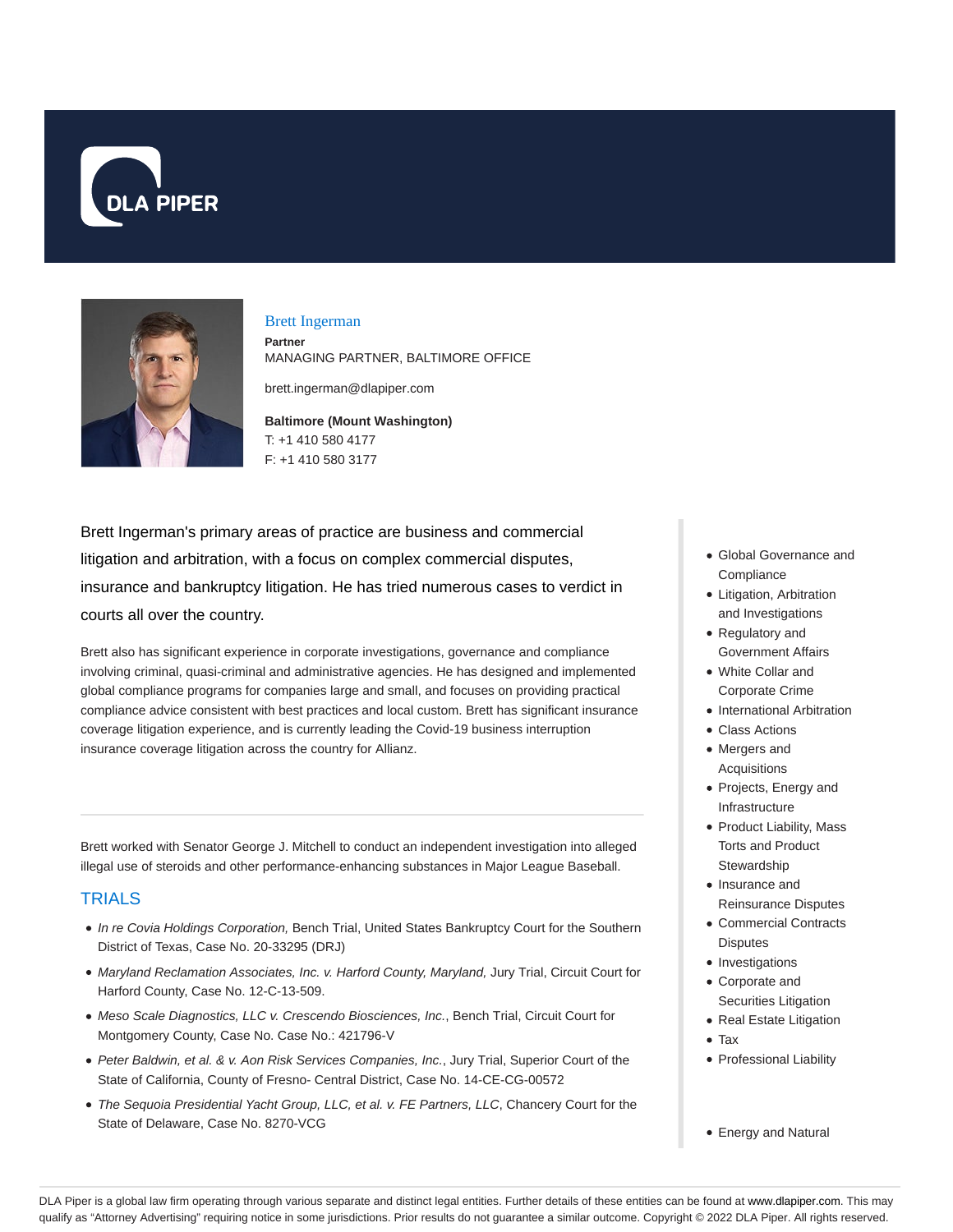- Linde v. Arab Bank, PLC, Jury Trial, US District Court, Eastern District of New York, Case No. 04-CV-2799
- Sadie M. Castruccio v. Estate of Peter A. Castruccio, Bench Trial, Circuit Court for Anne Arundel County, Case No. 02-C-13-177699
- State Highway Administration v. PEPCO, Jury Trial, Circuit Court for Prince George's County, Case Nos. CAL 12-32572 and 12-32706
- Aon Risk Servs. Northwest, Inc. & Aon Corp. v. Michael Cusack & Alliant Ins. Servs., Inc., Bench Trial, Supreme Court of the State of New York
- SpaceTel Asia Ltd. v. Law Firm; Jury Trial, Circuit Court for Baltimore County, Case No. 03C05000118CN
- Lowden v. Bosley, Bench Trial, Circuit Court for Alleghany County, Case No. 11-C-04-8384
- Semtek International Incorporated v. Lockheed Martin Corporation, Jury Trial, Circuit Court for Baltimore City, Case No. 97183023/CC 3762
- Spincycle, Inc. v. Burcin Kalendar, Jury Trial, US District Court for the District of Maryland, Case No. DKC-00-1190
- The Home Insurance Company v. The Holmes Organisation, Inc., et al., Jury Trial, US District Court for the Northern District of Oklahoma, Case No. 94-CV-901-H
- Darlene Williams v. Shean Camper, et al., Jury Trial, US District Court for the District of Maryland, Case No. MJG-95-1019
- Nancy S. Pearre, et al. v. R. Samuel Jett, Jr. et al., Bench Trial, Circuit Court for Baltimore County, Case No. 03-C-98-008252
- Thomas R. Schovee et al. v. Eric J. Mikolasko et al., Bench Trial, Circuit Court for Howard County, Case No. 95CA29734
- In the Appeal of Ion Track Instruments, Inc. and PTC Corporation, Bench Trial, Maryland State Board of Contract Appeals, Docket No. MSBCA 2027
- In re the Current and Future Financial Condition of Baltimore Gas and Electric Company, Bench Trial, Case No. 9173, Phase I
- In re the Current and Future Financial Condition of Baltimore Gas and Electric Company, Bench Trial, Case No. 9173, Phase II

### ARBITRATIONS

- Connecticut General Life Insurance Company v. Perth Amboy Board of Education, AAA Arbitration Case #13-195-Y-2631-11
- Port Newark Container Terminal, LLC v. Moffatt & Nichol Engineers, Paving Materials & Construction Co., and Torik Corporation, AAA Arbitration Case #18-110-Y-001835-06
- American Fidelity Assurance Company v. Connecticut General Life Insurance Company, ARIAS
- Kingspan Holdings US, Inc. and Kingspan Group PLC v. Daniel R. Baker, Trustee, et al., American Arbitration Association, Case No. 50 T 168 00487 1
- Kevin and Angela Houck v. JGS Homes, Inc., American Arbitration Association, Case No. 21 E 110 00012 00
- Cable & Wireless USA, Inc. v. MCI Telecommunications Corporation, Dispute Resolution & Litigation Services
- FortuneCity.CO.UK, LTD and Fortunecity.com, Inc. v. NetCreations, Inc., American Arbitration Association, Case No. 50 T 117 00213  $01$

## **CREDENTIALS**

## Admissions

- District of Columbia
- Maryland
- New York

## Clerk Experience

Law Clerk, Honorable Glenn T. Harrell, Jr., Maryland Court of Special Appeals

## **Recognitions**

- Resources
- $\bullet$  Insurance
- Financial Services
- Healthcare
- Hospitality and Leisure
- Real Estate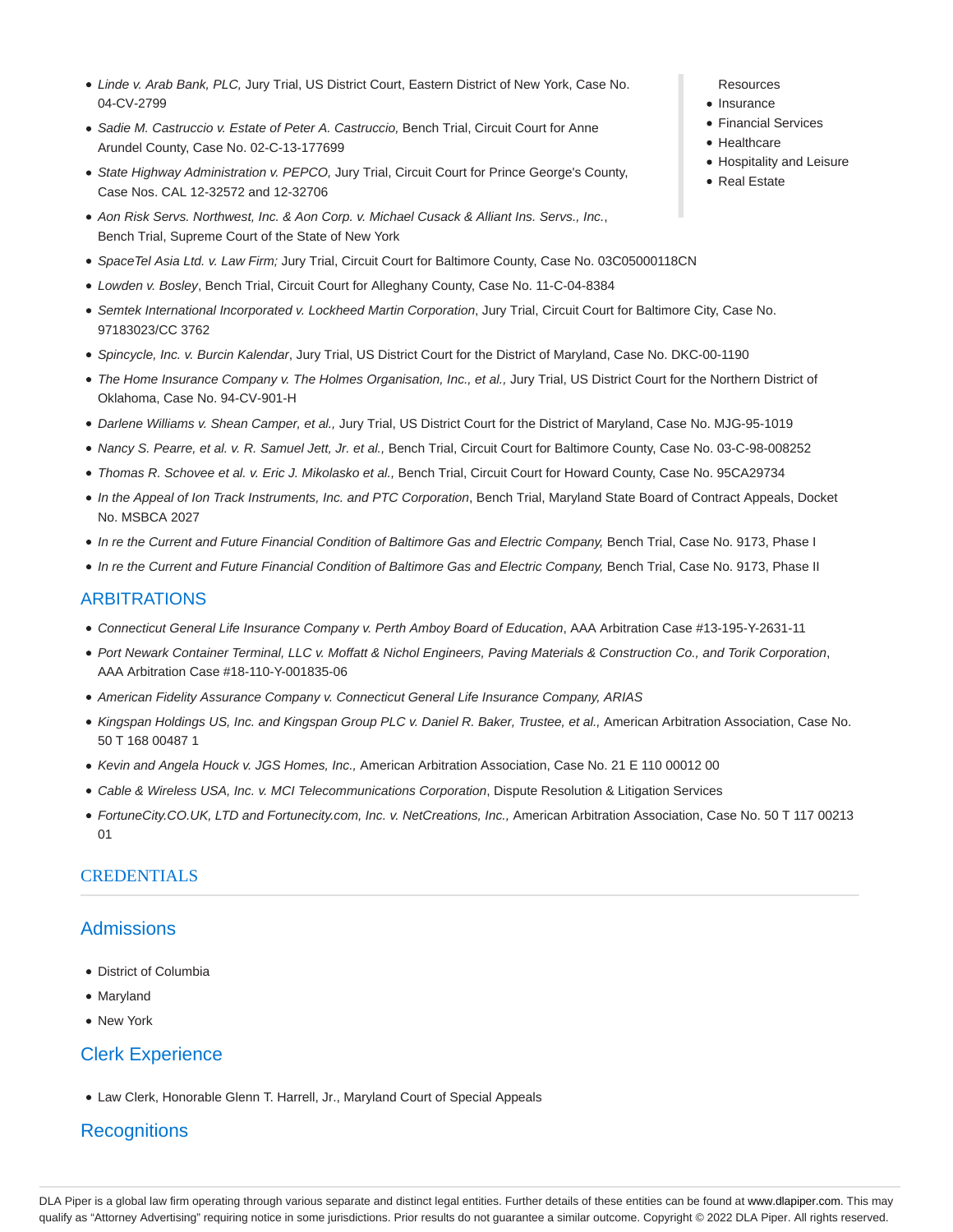- Chambers USA Band 2, Maryland Litigation: General Commercial (2012-2022)
- The Legal 500 United States Recommended, Corporate Investigations and White-Collar Criminal Defense (2018)
- The Daily Record named Brett to its inaugural Power 30 Law List, which recognizes the most powerful figures in law in the state of Maryland (2021)
- Brett was honored with the International Law & Jurisprudence Award given by Chabad at Johns Hopkins (December 2018)
- Brett was awarded a 2018 Leadership in Law Award from The Daily Record in recognition of his outstanding professional achievements, community service and mentoring within Maryland's legal community (April 2018)
- Brett has been named to The Best Lawyers in America, Best Lawyers Annual Guide to Commercial Litigation (2010)

He has been named a Maryland Super Lawyer. Benchmark: Litigation, a Guide to America's Leading Litigation Firms and Attorneys has repeatedly recognized Brett for his experience in complex commercial litigation and arbitration.

Brett received a Client Choice Award for 2016. Established in 2005, the Client Choice Awards recognize those senior corporate counsel partners around the world that stand apart for the excellent client service they provide. The criteria for the awards focus on the ability to add real value to clients' business above and beyond other players in the market. Winners are chosen from a pool of more than 2,000 individual client assessments.

# **Education**

- J.D., University of Maryland School of Law 1994 with honors
- B.A., Tufts University 1991

# Civic and Charitable

- Former Chair and current Board Member, The CollegeBound Foundation
- Board of Trustees, McDonogh School

## INSIGHTS

# **Publications**

**The missing link in whistleblower programs – the escalation protocols**

28 January 2021 A fixed set of escalation protocols helps ensure that a whistleblower program functions efficiently.

**DOJ dismisses last of the drug trafficking charges against FedEx: two key takeaways**

5 JUL 2016 A sudden about-face from the DOJ.

**CFTC announces its largest whistleblower award to date – key takeaways**

### 2 MAY 2016

CFTC sends a clear message to commodities futures traders that it means to aggressively court tipsters who have information about possible violations of the CEA.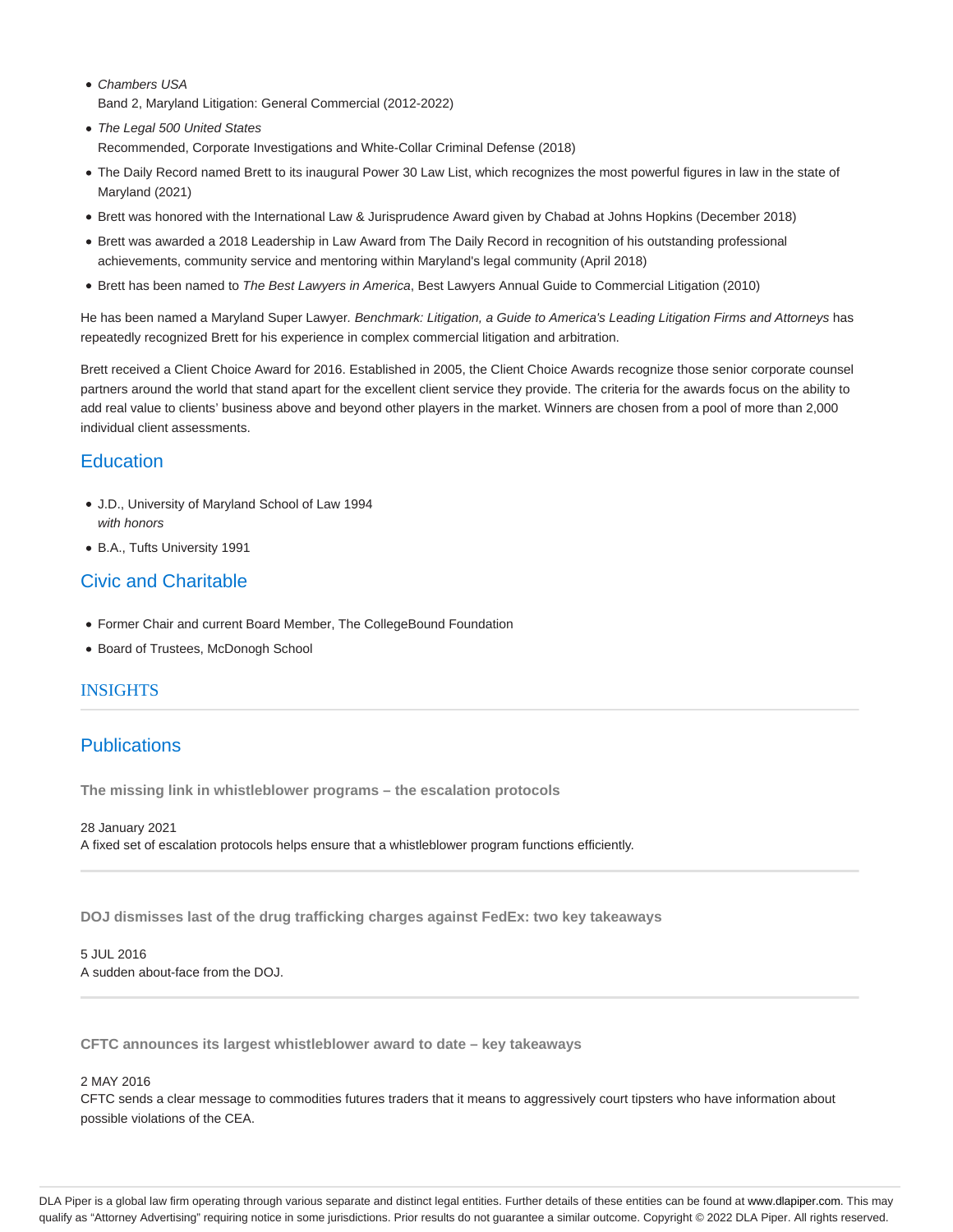### **DLA Piper's 2016 Compliance & Risk Report: What CCOs need to know**

#### 19 APR 2016

**How well do you know your compliance program? 6 simple tools**

#### 13 JAN 2016

Companies are under increasing pressure to demonstrate to both the Audit Committee and, if necessary, regulators, that their compliance program is operational and effective. But how do you really measure that?

- Co-Author, "Post-COVID-19: What to Expect in the 'Next Normal'," Law.com, May 14, 2020
- Co-Author, Introduction for the Comparative Law Yearbook, 2019
- Co-Author, "Navigating a Post-'Yates Memo' World," The National Law Journal, July 4, 2016
- Co-Author, ''What about me?'' Ethikos, March/April 2016
- Co-Author, "An Escalating Crisis at Kilkanian," Ethikos, November/December 2015
- Co-Author, "Not just a compliance program, but an effective compliance program: SEC, DOJ issue strong reminders," Journal of Investment Compliance, September 29, 2015
- Co-Author, "Hack attack at Kilkanian Electronics," Ethikos, September/October, 2015
- Co-Author, "Trouble abroad for Kilkanian Electronics," Ethikos, July/August, 2015
- State and Local Tax Important Developments Maryland, The State and Local Tax Lawyer, Publication of the American Bar Association
- Maryland Update, Committee on State Taxation

## **Events**

## **Previous**

**Something to Report, an MCLE event**

27 April 2021 | 9:00 - 10:30 ET Webinar

**Shut down your investigation immediately**

27 April 2021 **Webinar** 

- Co-Presenter, "Today's Confidentiality Might Be Tomorrow's Controversy: How to Protect Your Company in Light of Surprising and Important Developments That Potentially Limit the Corporate Assertion of the Attorney-Client Privilege and the Protections Provided by Confidentiality Agreements," Association of Corporate Counsel - Baltimore (September, 2015)
- Presenter, "At What Cost?" Corporate Compliance: What Keeps the Audit Committee Up At Night?, Society of Insurance Financial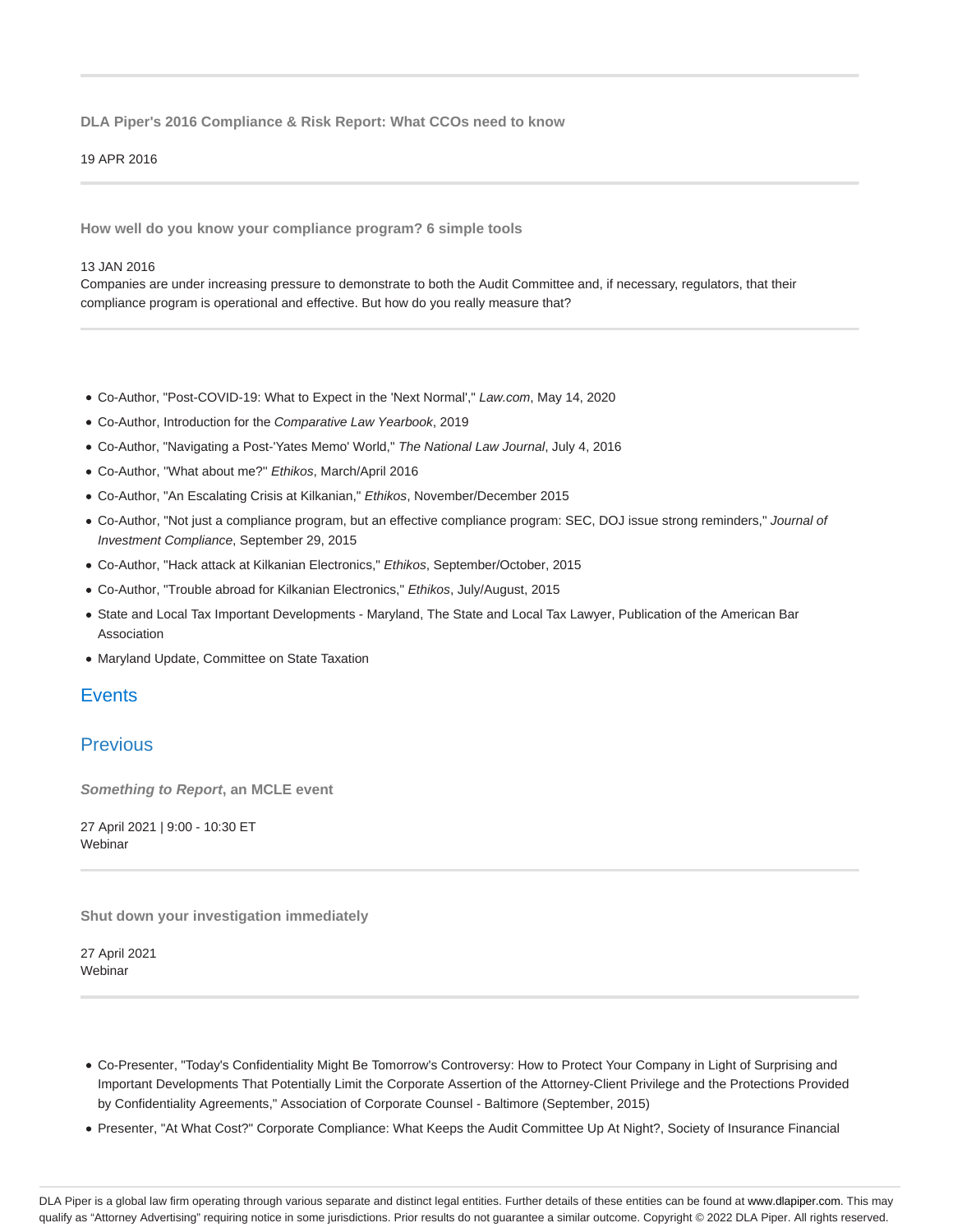Management (2014)

- Enforcing Lenders' Rights and Meeting the Challenges Passed by Today's Credit Markets
- Master Class on Conducting an Internal Investigation: ACI Government Contracts Investigations & Litigation Conference
- Performing an Audit of Your Compliance Program: ACI Government Contracting Compliance for Commercial Companies Conference
- Re-marketing Equipment and Prospective Finance Customers: Mitigating the Risk of Tortious Interference Claims

### **NFWS**

**Brett Ingerman named to The Daily Record's inaugural Power 30 Law list**

### 3 January 2022

DLA Piper is pleased to announce that Brett Ingerman, managing partner of the firm's Baltimore office, has been named to The Daily Records inaugural Power 30 Law list recognizing the 30 most powerful leaders in the legal industry in Maryland.

**Brett Ingerman named to Baltimore Business Journal's Who's Who in Law 2021 list**

#### 14 May 2021

DLA Piper is pleased to announce that Brett Ingerman has been named to the Baltimore Business Journals 2021 Who's Who in Law list of noteworthy Baltimore-area legal professionals.

**DLA Piper advises Orbis Operations in its acquisition by McNally Capital**

12 April 2021 DLA Piper represented Orbis Operations in its recent acquisition by McNally Capital.

**Brett Ingerman named to the Daily Record's inaugural Power 100 list**

#### 26 February 2021

DLA Piper is pleased to announce that Brett Ingerman was named to the Daily Record's inaugural Power 100 list honoring the leaders who are "shaping businesses, governments, nonprofits, law firms and other critical institutions" across the state of Maryland.

### MEDIA MENTIONS

- . "Four Greater Baltimore law leaders discuss how Covid has changed the industry," Baltimore Business Journal, May 11, 2022
- "Ex-Weinstein Chair Says Hearsay Used In Ch. 11 'Scream' Row," Law360, August 5, 2021
- "Fireman's Fund Checks Out Of Hotelier's Virus Coverage Suit," Law360, July 29, 2021
- "Spyglass Fires Back At Weinstein Brother's Demand For Pay," Law360, July 23, 2021
- "Who's Who in Law 2021: Brett Ingerman, DLA Piper," Baltimore Business Journal, May 14, 2021
- "FTS Ch. 11 Plan OK'd After Fracking Sand Supplier Deal," Law 360, November 4, 2020
- "Compliance Brief: Confronting Third-Party Corruption Risk," The Wall Street Journal Risk & Compliance Journal, October 1, 2019
- "Year-end reflections: Brett Ingerman," Maryland State Bar Association, January 1, 2019
- Quoted in, "Emerging Regulatory Risk for 2019: Consumers Joining to Drive Corporate Behavior," Corporate Counsel, December 19, 2018
- Quoted in, "Survey: CCO liability fears persist," Compliance Week, November 27, 2018